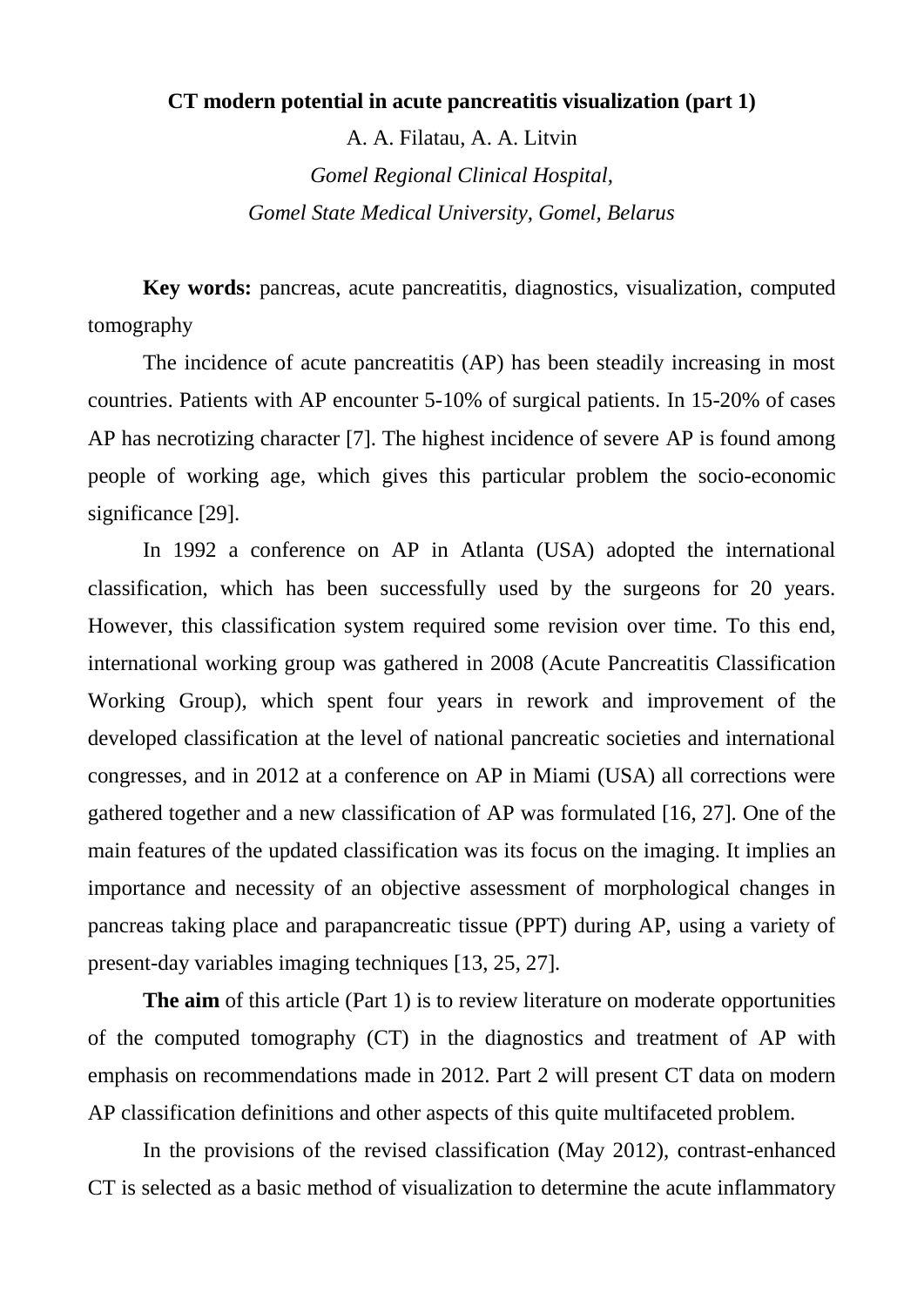changes in the tissues of the pancreas. This is due to a relatively small time of a scanning, accessibility and simple interpretability of the images received by surgeons and radiologists as compared to other methods of diagnosis [10, 13]. CT identifies characteristic changes that allow to diagnose AP and determine the severity of disease with a highest precision [9, 21].

The latest recommendations of the International and American Associations of Pancreatology IAP/APA define indications for performing CT in the AP as follows: 1) specification of the diagnosis; 2) presence of clinical signs of severe AP; 3) absence of the effect of conservative treatment of severe AP (level of evidence 1C). [19]

CT without intravenous contrast-enhancement study is not usually applied due to its low informative value for detecting expansion of pancreatic necrosis, as normal and abnormal tissues almost do not differ from each other in the X-ray density, measured in units of Hounsfield (Hu). Native CT-study only allows to differentiate acute edematous pancreatitis from other diseases of the abdominal cavity (Fig. 1), to identify other distinct changes in the X-ray pictures [9, 17].



Fig. 1. CT without intravenous contrast enhancement. Patient K., 35 years, 5 days from onset. Edematous pancreatitis: marked increase in the size and swelling of the parenchyma of the pancreas (black arrows), small "banding" of PPT (white arrows).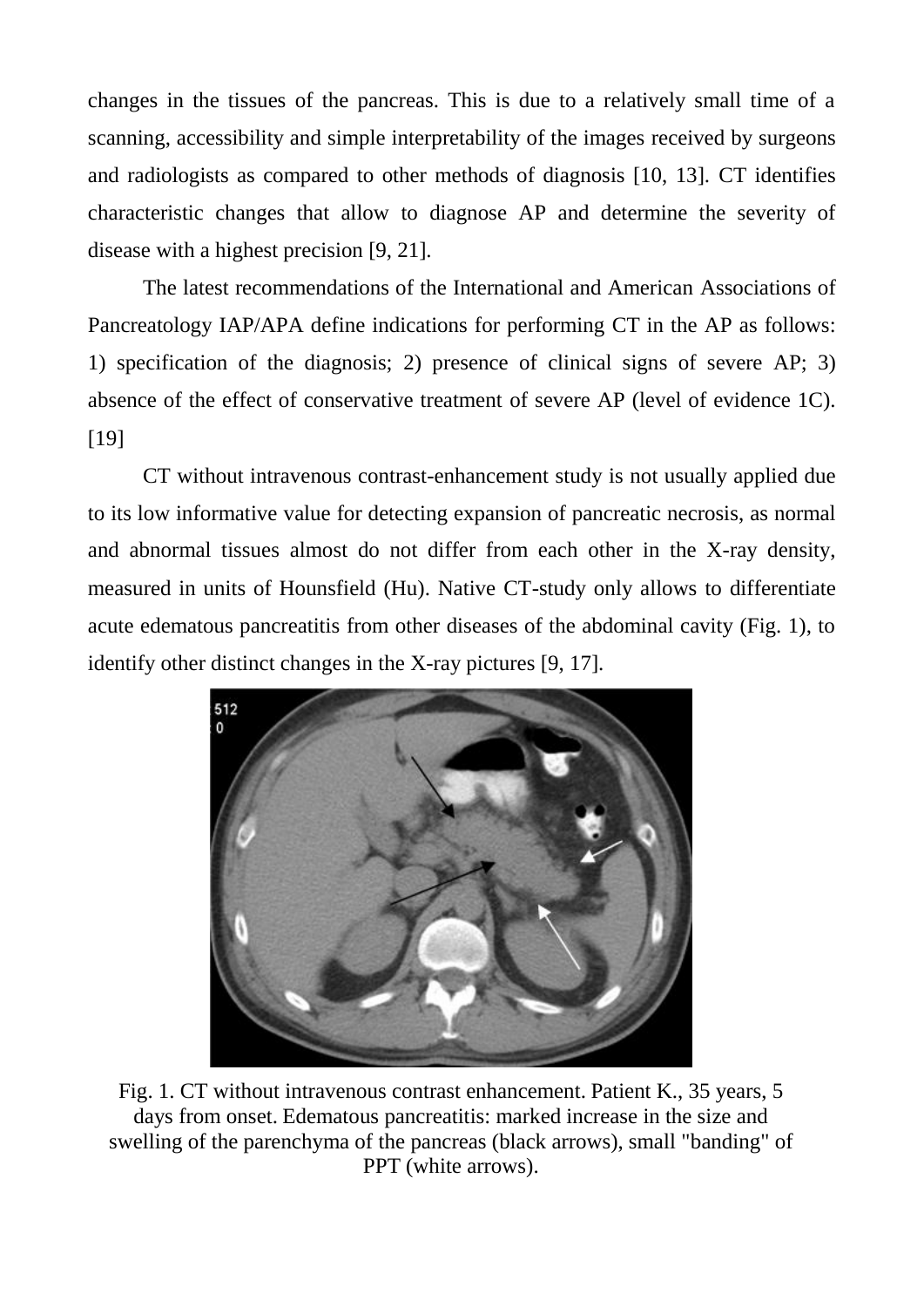The method of per os contrast for CT studies, which is performed in a specific way — 40 ml of 76% solution of urografin dissolved in 1.5 liters of boiled water; 500 ml of the resulting solution patient drinks the day before CT from 8 to 10 p.m., another 500 ml are drunk the next morning, and the remaining  $500 \text{ ml} - 30\text{-}20$ minutes before the test  $\frac{1}{10}$  is not always applicable in patients with AP. This is due to the inability of contrast oral intake in connection with a stored paresis of the intestine, the lack of time for lengthy preparation for the examination [1, 9, 22].

Intravenous contrast enhancement can be done in two ways: "manual" and bolus intravenous contrast opacification. With the first method, the contrast is entered manually by radiographers, time and rate of administration are not regulated, the examination starts after the intake of contrast agents. This method is most often used on the "slow" devices of the first generation. In bolus contrast enhancement drug is administered intravenously by syringe injector with defined speed and time of material intake [23]. The purpose of the bolus of contrast enhancement is a delineation of contrast phases. On average, at a rate of injection of 4-5 ml/sec, the scanning starts in about 20-30 seconds after the start of the contrast by injector, wherein content arteries is visualized (arterial phase of contrast enhancement). In 40- 60 seconds, the machine re-scans the same zone to highlight the portal-venous phase, which visualizes contrasting veins. Delayed release (parenchymal) phase (100-160 seconds after the start of the administration) is pointed out, in which there is a certain delay of the contrast agent in the pancreas and the removal through the urinary system [9, 20, 22].

By using the above techniques with bolus intravenous contrast enhancement viable parenchyma is more clearly differentiated, which is uniformly stored due to the contrasted vascular architectonics [20]. In edematous AP, enlarged pancreas with a uniform decrease in the signal from the tissue is defined. In the presence of acute necrotizing pancreatitis a heterogeneous pattern is formed with hypovascular and avascular areas [2] (Fig. 2).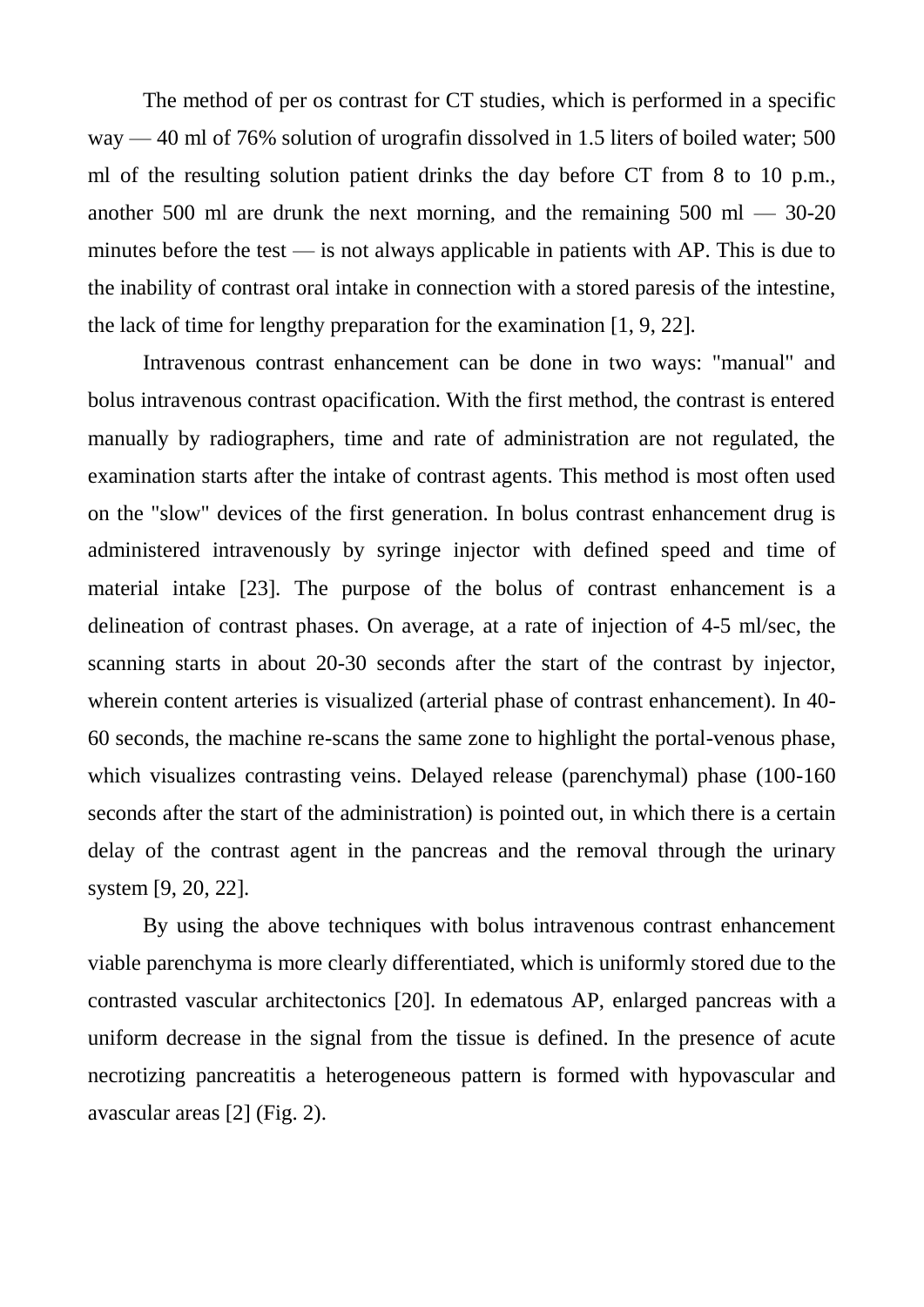

Fig. 2. Patient Ch., 50 years, 3 days from the beginning of abdominal pain. AP of alcoholic etiology. The arrows indicate areas of reduced contrast in the parenchyma of the pancreas. With this picture interstitial edematous pancreatitis and necrotizing pancreatitis can't be unambiguously differentiated, which will become possible in subsequent CT studies.

The question of the form of the disease (necrotizing pancreatitis or edema) is a key in the initial stage of AP diagnostics as the former one rarely requires surgery, while the latter one is an indication for intensive care of the disease, minimally invasive drainage operations [22]. According to the IAP/APA recommendations, the terms not earlier than 72-96 hours after the onset of the disease (1C) are optimal for an initial CT assessment [19]. This is explained by the fact that in the early stages of inflammation in the pancreas in the edematous AP form there is a violation of the microcirculation on the background of tissue edema, which can be defined as a diffuse decrease of echogenicity with some heterogeneity in the CT images. In its turn, the development of pancreatic necrosis in the early stages is characterized by similar radiological visual effects — the alternation of iso- and hypoechoic areas without the formation of clear zones of degradation (Fig. 2), and the most typical and significant changes are determined by CT in 3 days from the onset of the disease, when the informative value of this method reaches 85-90% [2, 12, 22] (Fig. 3). Overall, in the first three days of onset use of CT in the early stages is justified only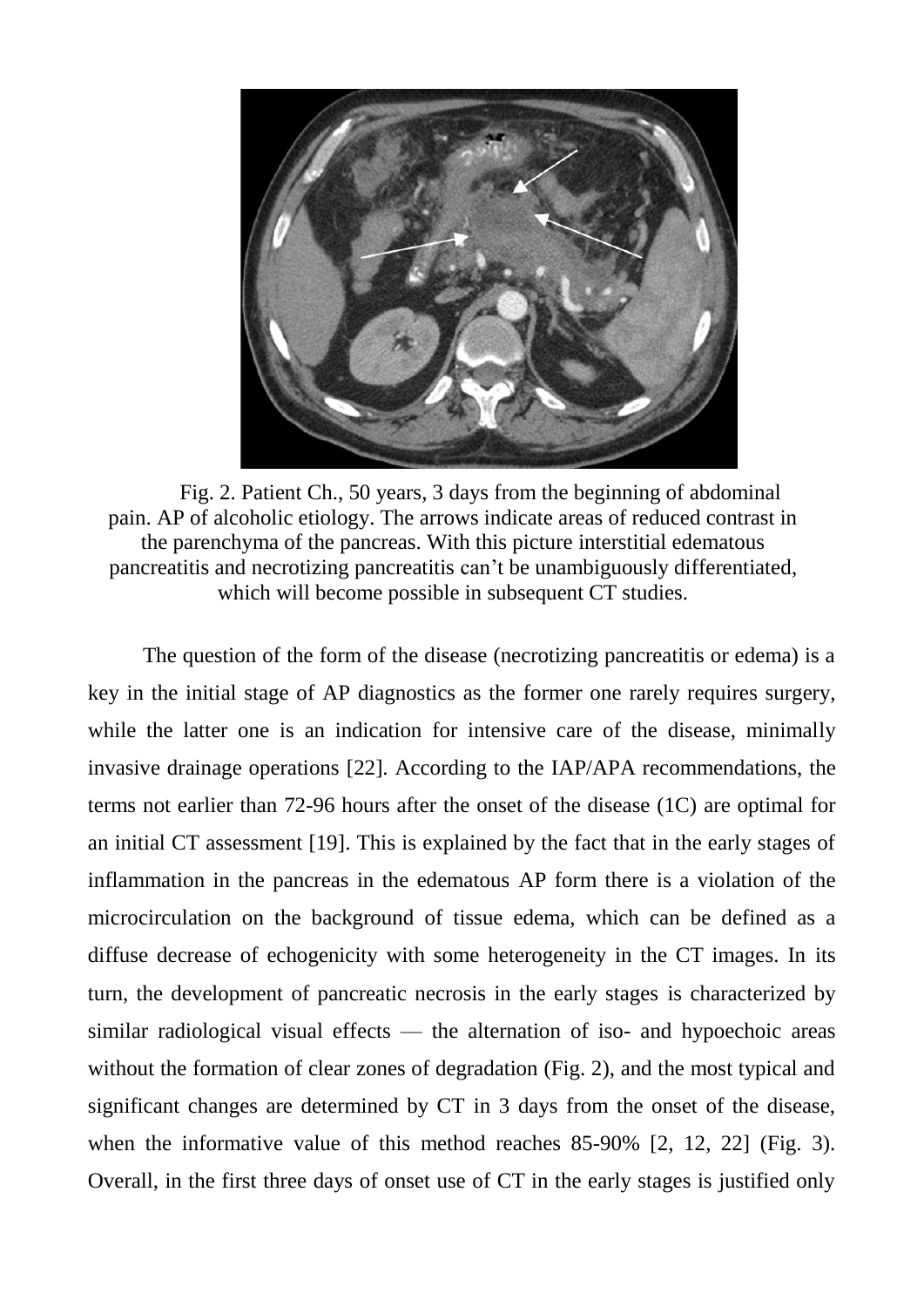for the purpose of differential diagnosis of AP from other severe acute diseases of the abdominal cavity.



Fig. 3. CT scan of patient M., 49 years, 13 hours from the onset. There is a total pancreatic necrosis and PPT necrosis.

Indications for CT rescan, according to the revised AP classification 2012, should be considered: 1) change in the clinical status of patient, or the lack of clinical improvement during the treatment (for example, saving tachycardia, leukocytosis, fever, persistent multiple organ failure) — for the purpose of differential diagnosis of sterile and infected pancreatic necrosis (Fig. 4 and 5); 2) need to monitor morphological changes in the pancreaticoduodenal area in 7-10 day from the time of admission (or later), when the total score of CT severity index at admission ranged from 3 to 10; 3) for visual control of the results of treatment after surgical treatment (Fig. 6); 4) upon discharge of the patient with severe AP (Table 1) [28].

Table 1

|               | Indications for $C_1$ with contrast enhancement in patients with $AF$ [28]                 |
|---------------|--------------------------------------------------------------------------------------------|
| Type of study | <b>Indications</b>                                                                         |
|               | 1. Ambiguity of AP diagnosis                                                               |
|               | 2. Presence of clinically severe AP, swelling and pain in the abdomen, hyperthermia and    |
|               | leukocytosis $\geq$ 39°C (in order to detect complications)                                |
|               | 3. Severity of the patient's condition $>3$ according to Ranson scale or $>8$ according to |
|               | <b>APACHE II scale</b>                                                                     |
|               | 4. Absence of positive dynamics in 72 hours from the start of conservative therapy         |
|               | 5. Sudden changes in clinical status — renewal of fever, pain and shock — after initially  |
|               |                                                                                            |

**Indications for CT with contrast enhancement in patients with AP [28]**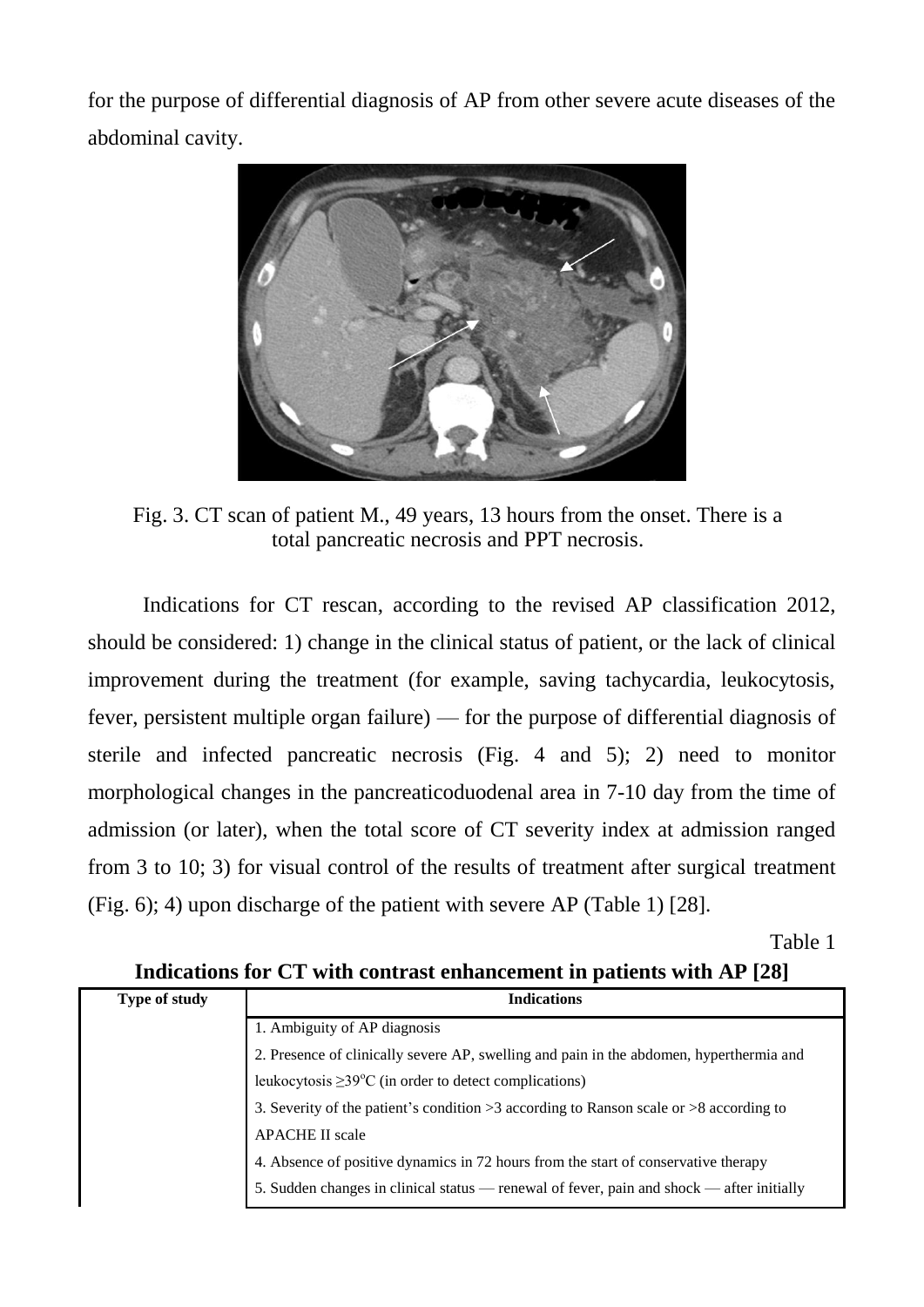| successful drug therapy                                                                         |
|-------------------------------------------------------------------------------------------------|
| 1. Changes in the clinical status of the patient (inability to eliminate the complications,     |
| primarily purulent ones)                                                                        |
| 2. 7-10 days from the date of admission (or later), if the CT severity index at admission       |
| ranged from 3 to 10 points                                                                      |
| 3. In order to determine and document the results of treatment after surgical or interventional |
| procedures                                                                                      |
| 4. Discharge of patient with severe AP                                                          |



Fig. 4. Patient L., 56 years, in 3 days of the occurrence of pain. Determined large necrotic acute clusters in the PPT and the body of the pancreas (black arrows) with heterogeneous content (thick white arrow) and the preservation of the head and tail of the pancreas (white arrow).



Fig. 5. Patient L., 56 years, in 28 days from the onset of symptoms of the disease. Determined delimited necrosis (black arrow) with indirect signs of infection — gas bubbles (white arrows). CT is conducted in terms of changes of clinical and laboratory picture of the disease (leukocytosis, increased abdominal pain).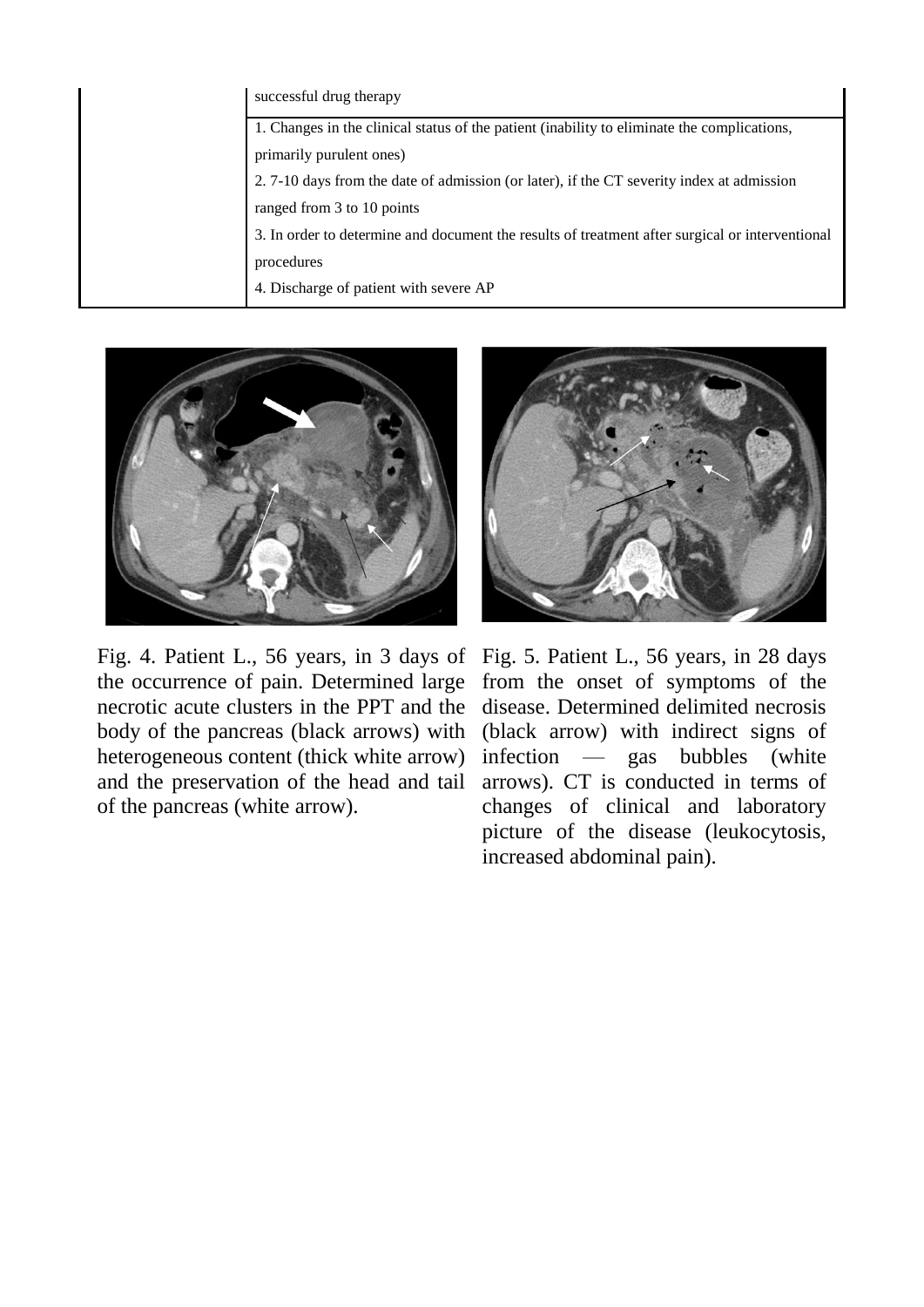

Fig. 6. Patient B., 49 years, the 15th day of the onset of the disease. Visualized expanded pancreatic and peripancreatic necrosis (black arrow) with heterogeneous content (thick white arrow) and catheter type «pigtail» in the lumen (white arrow) — drainage was ineffective, necessitating repeated surgical procedures.

In general, the control CT allows to improve topical diagnostics of pancreatic necrosis with more accurate identification of the prevalence, limitation, dominance of tissue or fluid components in the foci of purulent melting and destruction of the PPT, which is necessary for determining the tactics of treatment of patients and the choice of operative access [15]. In addition, CT is recommended for patients older 40 years with an attack of acute idiopathic pancreatitis in order to prevent swelling of the head of the pancreas with compression of the pancreatic duct and development of pancreatic hypertension [24].

The above-mentioned IAP/APA recommendations stipulate the following study protocol: 1) multislice CT with slice thickness of 5 mm; 2) 100-150 ml of nonionic contrast agent are administered intravenously at a rate of 3 ml/sec, the optimal score is 50-70 sec (pancreatic and portal phase) (1C).

According to the revised AP classification–2012 (Atlanta, 1992), with the aim of stratification of severe AP, in addition to clinical scales (Marshall, Ranson, APACHE II), CT scales are still being recommended: Balthazar scale, CT severity index according to Balthazar, modified CT severity index according to Mortele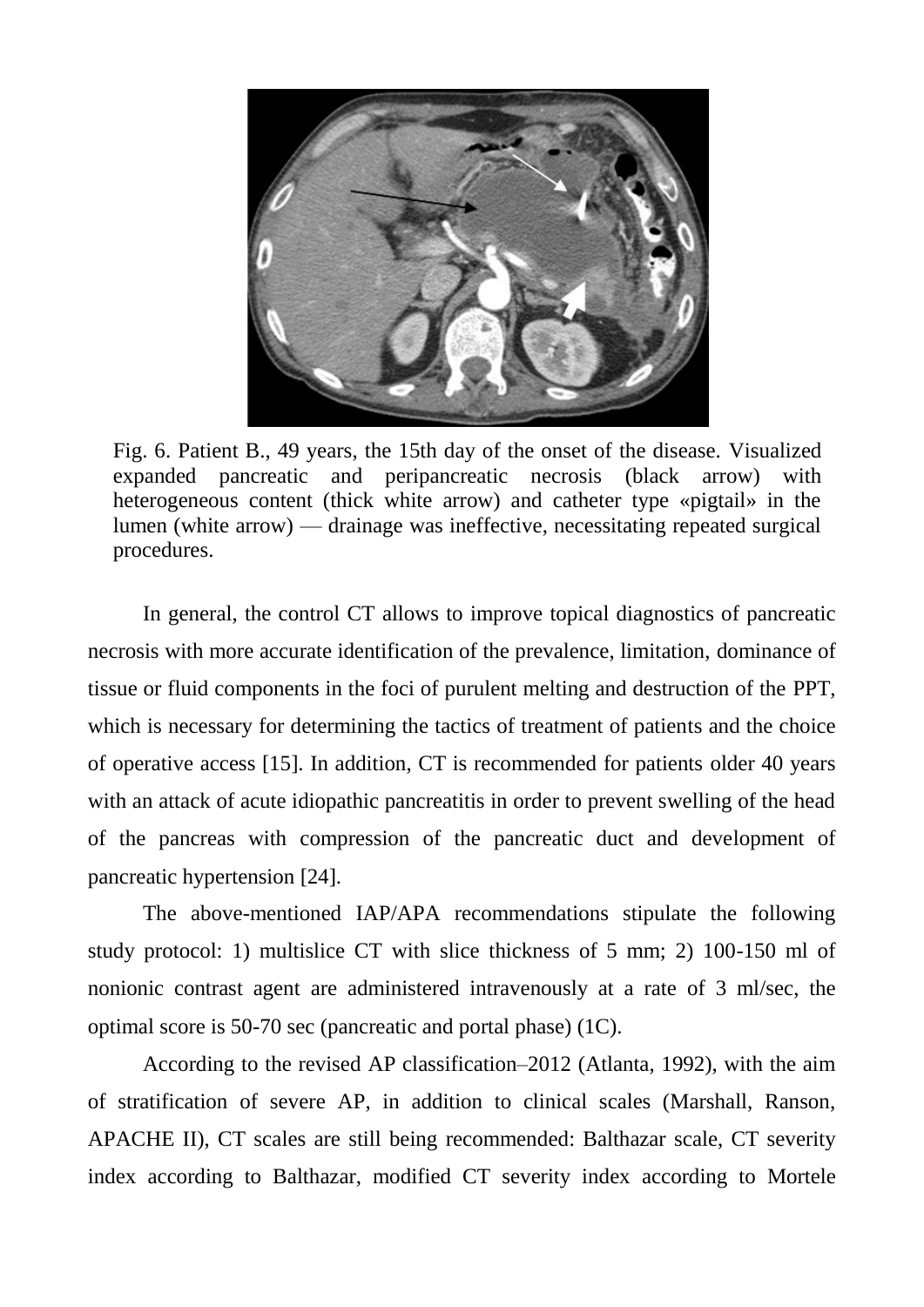(Table 2, 3) [14, 18]. A comparison of the effectiveness of these systems in predicting the AP severity did not reveal any significant statistical difference [14].

Table 2

| <b>Stage</b>                                                               | <b>Signs</b>                                                           | <b>Points</b>  |  |  |
|----------------------------------------------------------------------------|------------------------------------------------------------------------|----------------|--|--|
| A                                                                          | Norm                                                                   |                |  |  |
| B                                                                          | Enlargement of the size of the pancreas                                |                |  |  |
| C                                                                          | Inflammatory changes in the parenchyma and peripancreatic fatty tissue |                |  |  |
| D                                                                          | Single fluid cluster, expressed extrapancreatic changes                | 3              |  |  |
| E                                                                          | Two or more clusters of liquid and gas in the retroperitoneal space    |                |  |  |
| Volume                                                                     | - absent                                                               |                |  |  |
| of                                                                         | - takes 1/3 of the volume of the pancreas                              | $\overline{2}$ |  |  |
| necrosis                                                                   | - takes 1/2 of the volume of the pancreas                              |                |  |  |
|                                                                            | - takes more than 1/2 of the volume of the pancreas                    |                |  |  |
| In 0–3 points mortality is equal to 3%, rate of the complications $-8\%$ ; |                                                                        |                |  |  |
| in 4–6 points 6 and 35% respectively; in 7–10 points — 17 $\mu$ 92%        |                                                                        |                |  |  |

**Balthazar scale and CT severity index according to Balthazar**

Table 3

## **Modified CT severity index of AP**

| <b>Prognostic index</b>                                                                                       | <b>Characteristics</b>                                    | М-КТИТ,<br>points |  |  |
|---------------------------------------------------------------------------------------------------------------|-----------------------------------------------------------|-------------------|--|--|
|                                                                                                               | Normal pancreas                                           |                   |  |  |
| Pancreatic inflammation                                                                                       | Pancreatic and/or extrapancreatic<br>inflammatory changes |                   |  |  |
|                                                                                                               | One or more fluid cluster or<br>peripancreatic necrosis   |                   |  |  |
|                                                                                                               | No necrosis                                               |                   |  |  |
| Pancreatic necrosis                                                                                           | Up to 30% of necrosis                                     |                   |  |  |
|                                                                                                               | Up to 30% of necrosis                                     |                   |  |  |
| Extrapancreatic complications (pleuritis,<br>ascites, vascular, gastrointestinal<br>complications and others) |                                                           | 2                 |  |  |
| Sum of points $\geq$ 5 is associated with high morbidity and mortality                                        |                                                           |                   |  |  |

A certain improvement in the quality of AP diagnostics can be achieved by the use of CT with the definition of tissue perfusion [30]. As it is known, the earliest and most important changes occur in AP at the level of the microvasculature. They are characterized by slowing blood flow velocity, aggregation and stasis of blood cells, tissue edema in the area of inflammation by increasing vascular permeability. Moreover, expression of these changes depends on the type of pancreatitis and the severity of destructive changes [26]. In applying this type of survey, all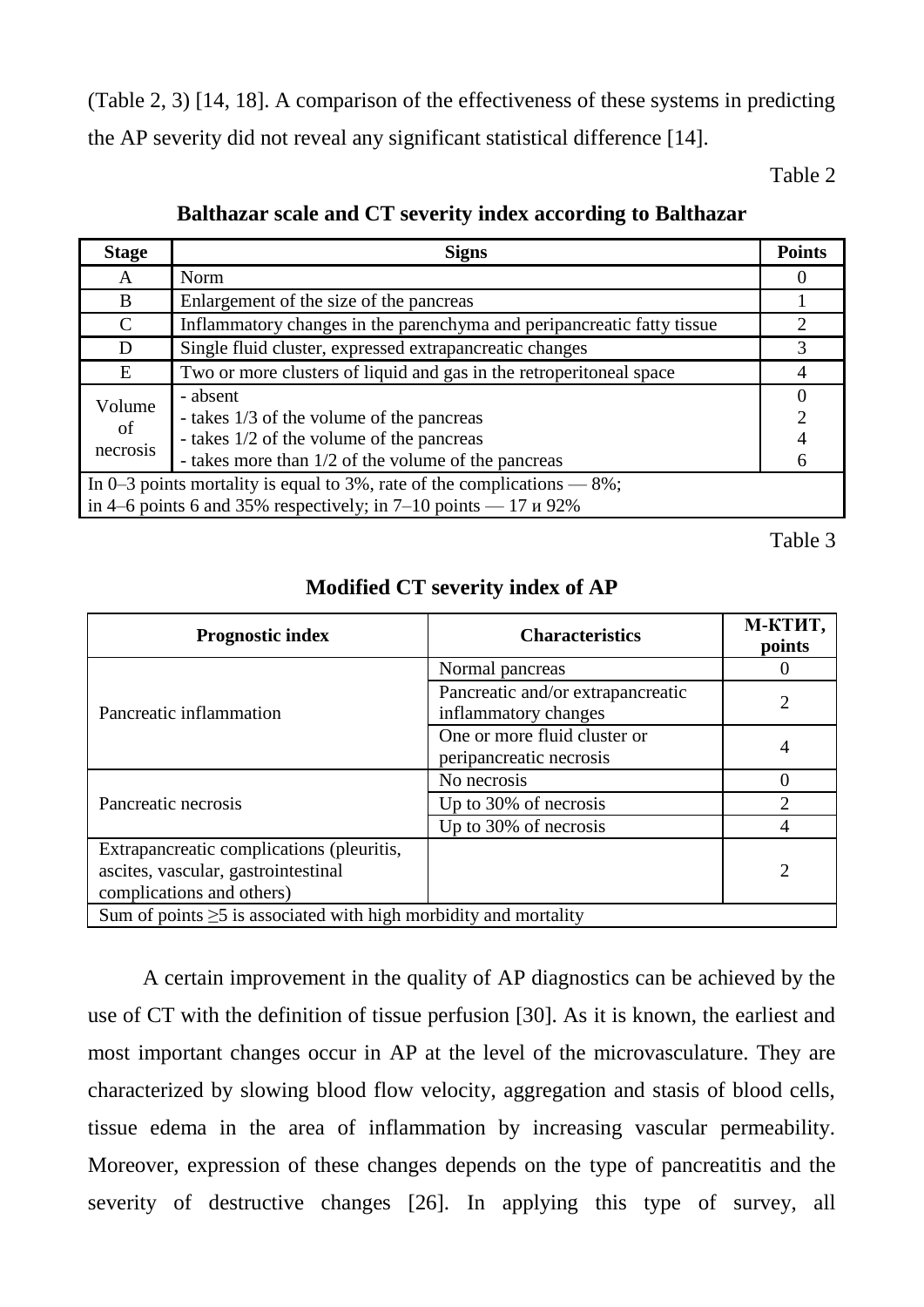manipulations are carried out using standard equipment, scanning starts simultaneously with intravenous contrast agent (the rate of 5 ml/sec) to produce the dynamic images. The second scan starts conventionally in 60 seconds after injection of contrast additional volume at 3.5 ml/sec. Subsequently, blood flow is estimated (Blood Flow, BF, ml/100 g tissue/min), as well as the volume of blood (Blood Volume, BV, ml/100 g tissue), time of reaching the peak concentration (Time-to-Peak, TTP, sec) and peak contrast enhancement (Peak Contrast Enhancement, PCE, Hu units). In inflammatory changes in the pancreas, indicators BV and BF are significantly reduced. Thus, in normal tissues BF is 77+13 ml/100 g tissue/min, and BV is 16+2 ml/100 g tissue, while AP data are: BF — 49+15 ml/100 g tissue/min and BV — 9+4 ml/100 g tissue (Fig. 7) [30].



Fig. 7. Acute necrotizing pancreatitis of alcoholic etiology. The zone in the pancreatic head (dotted white arrow) has blood flow up to 15 ml/100 g/min, and blood volume up to 5 ml/100 g, indicating practically absent perfusion and corresponding to the area of necrosis. Inflamed tissue with characteristic edema (solid white arrow) show a corresponding reduction of BF and BV ( $BF = 56$ ) ml/100 g/min,  $BV - 9$  ml/100 g) in comparison with healthy tissues.

The advantage of this technique is the dynamic evaluation of contrast over time and accurate determination of the peak values, which is impossible upon a simple visual analysis. With the use of CT perfusion imaging it is much easier to identify areas of necrosis of the parenchyma of the pancreas, and thus eliminate the edematous form of AP, as the perfusion indices in the case of pancreatic necrosis are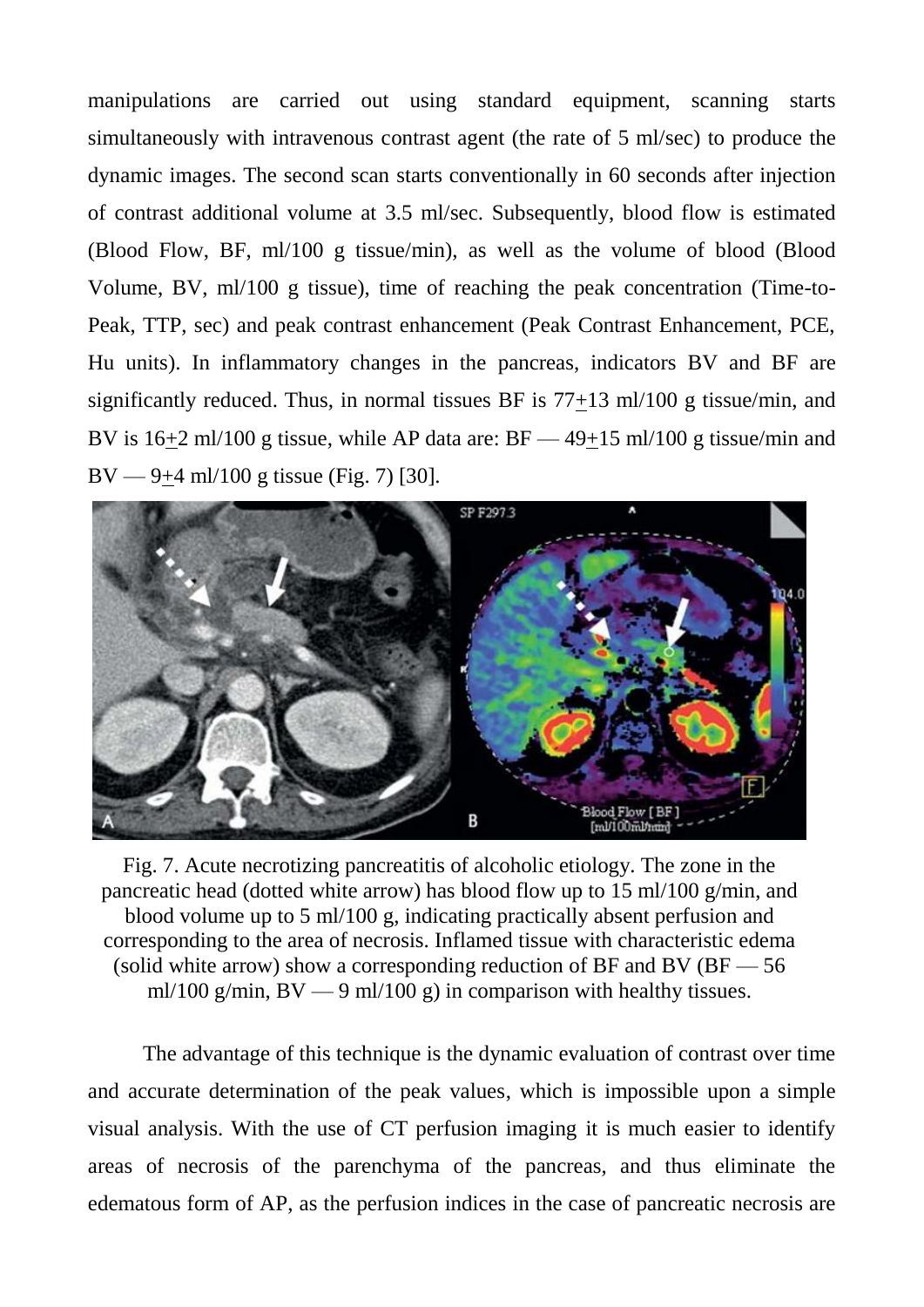close to zero [32]. When comparing the same CT protocol with angiography for the diagnostics of necrotizing pancreatitis, the advantage of the first method is noted [26].

With the introduction of multislice CT in the diagnostic practice, there is a possibility of using three-dimensional images obtained on the basis of mathematical algorithms of CT data processing [4]. The urgency of three-dimensional reconstruction in necrotizing pancreatitis is important due to the fact that the disease requires individual selection of treatment, choice of access and operation method [5, 6, 8]. The problem is best solved by a spatial reconstruction of CT images of the abdomen and retroperitoneal space. On the basis of CT data 3D-model of pathological changes of the pancreas and PPT is based. Three-dimensional reconstruction can be carried out on the workstation of scanner with special software, which better organizes opportunities of automatic segmentation of orhans and building more versatile 3D-models, there is a possibility of automatic volumetry [4] (Fig. 8, 9).



Fig. 8. Three-dimensional reconstruction with the help of scanner workstation.



Fig. 9. Three-dimensional reconstruction with the help of program «E-Film Workstation».

According to the results of conducted spatial computer analysis, the most optimal surgical access to the pathological focus is chosen, as well as a method of surgical treatment (puncture-draining procedures, minilaparotomy and/or lumbotomy,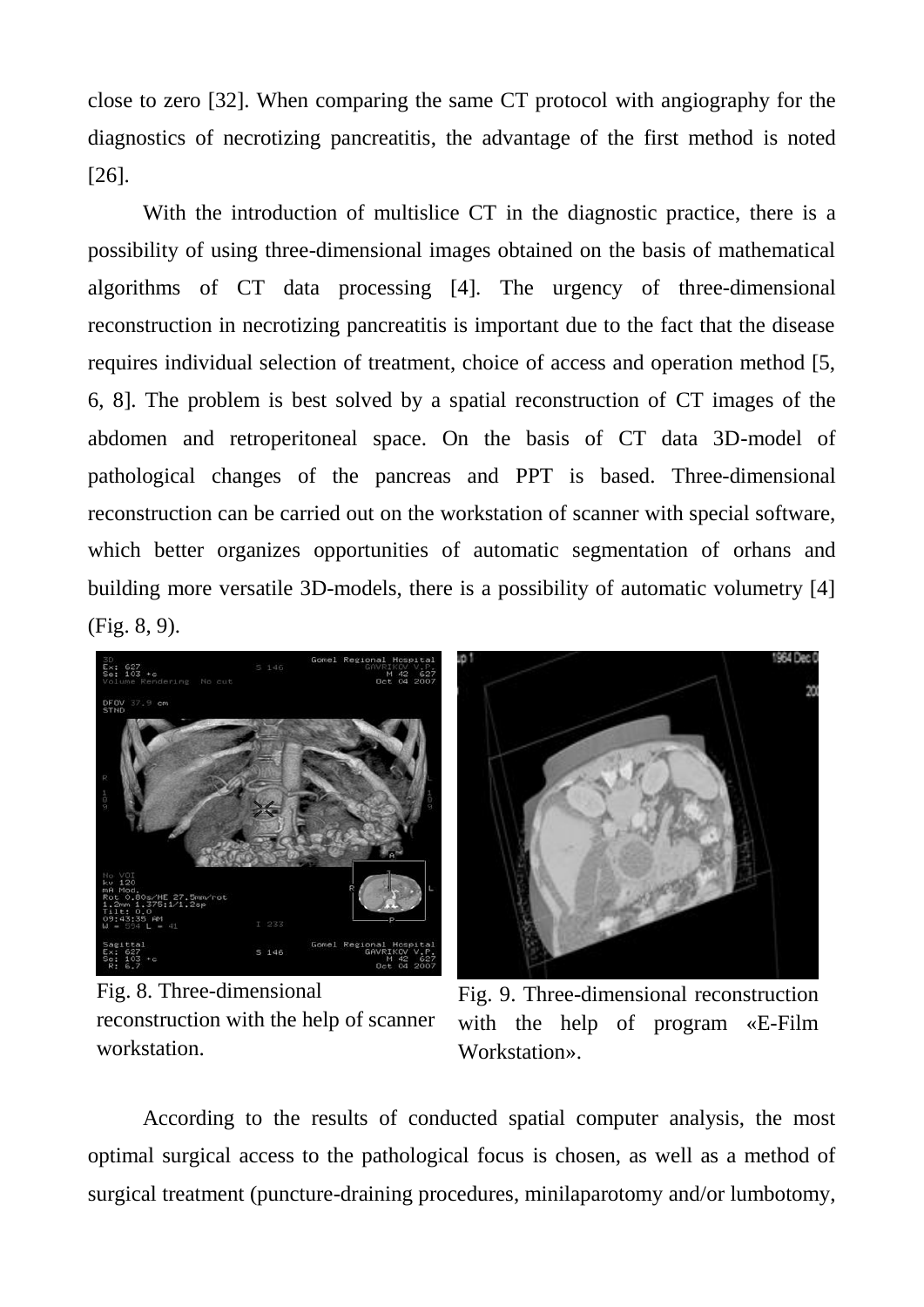laparotomy with the retrolaparostoma formation and staged necrosectomy), depending on the prevalence and the limited necrotic process in the abdominal cavity and retroperitoneal space [4, 31]. In this method of study, high percentage of intraoperative data overlapping with the three-dimensional modeling is indicated in most cases [31].

Among modern capabilities of CT images processing that can improve the quality of AP diagnostics (in particular infected forms), analysis techniques of anisotropy of the pancreatic tissue and PPT should be noted. This method is based on calculating the brightness gradient values in the neighborhood of each pixel of CT image in the area of interest with the construction of circular orientation histograms, which determines the following indicators: extreme anisotropy coefficient (F1), integral anisotropy coefficient (F2), coefficient of the spatial inhomogeneity of the anisotropy  $(F3)$  and granularity of texture  $(G)$  [3]. Analysis of the CT images is performed via standard protocol: the size of the image and its characteristics (brightness, contrast, gamma, etc.) are not changed; CT data are analyzed on three transverse sections with 10 mm pitch; in each image all the parameters are evaluated in four areas — head, body, tail of the pancreas and PPT (12 study areas of CT of the pancreas) (Fig. 10) [11].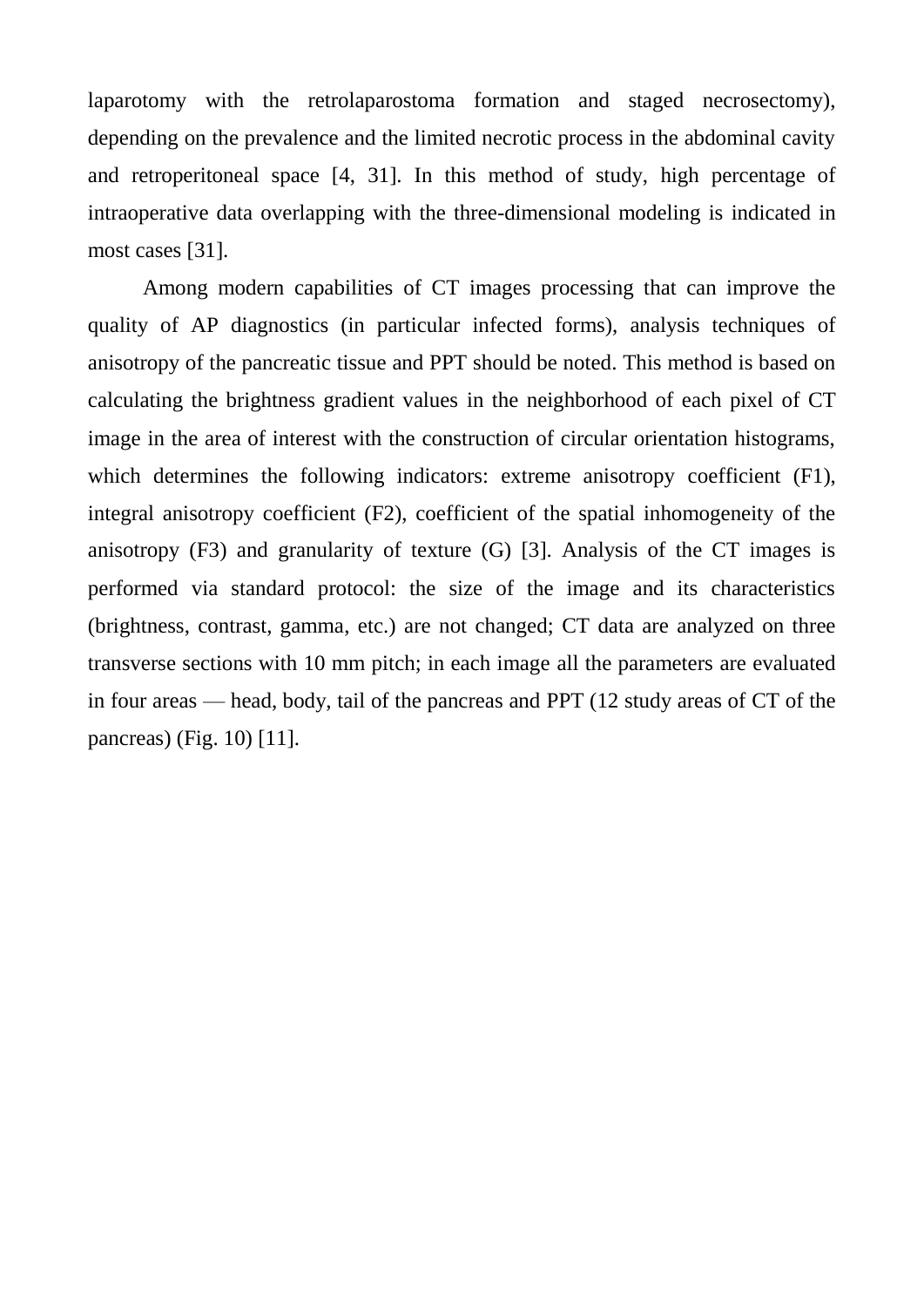

Fig. 10. The method of analysis of CT images with the assessment of pancreatic tissue anisotropy; the cursor (circle) is induced in the region of interest, window in the upper right corner shows the anisotropy parameters.

At the final stage the calculated values of the described four parameters are compared with thresholds indices  $(F1 - 3.3 \text{ units}, F2 - 4.7 \text{ units}, F3 - 8.5 \text{ units}, G$ — 40 units), and decision is made on one or another variant of necrotizing pancreatitis. In the case of any of the values F1, F2, F3, G above the threshold infected pancreatic necrosis is diagnosed, and the determination of all the parameters F1, F2, F3, G below the thresholds shall be entitled to the diagnosis of "sterile pancreatic necrosis". If the results of anisotropy indicate the sterile necrotizing pancreatitis at the time of CT performance, re-CT study may be conducted with an additional assessment of the anisotropy upon the negative dynamics of the disease [11]. This method of analysis of CT images provides an additional opportunity to quantify the changes occurring in the pancreas, allows to carry out the non-invasive diagnosis of septic complications of severe AP.

In addition to the proven benefits of the use of CT for the diagnosis of AP, there are also negative aspects of this method, primarily related to the risk of contrastinduced nephropathy after intravenous contrast enhancement, especially in patients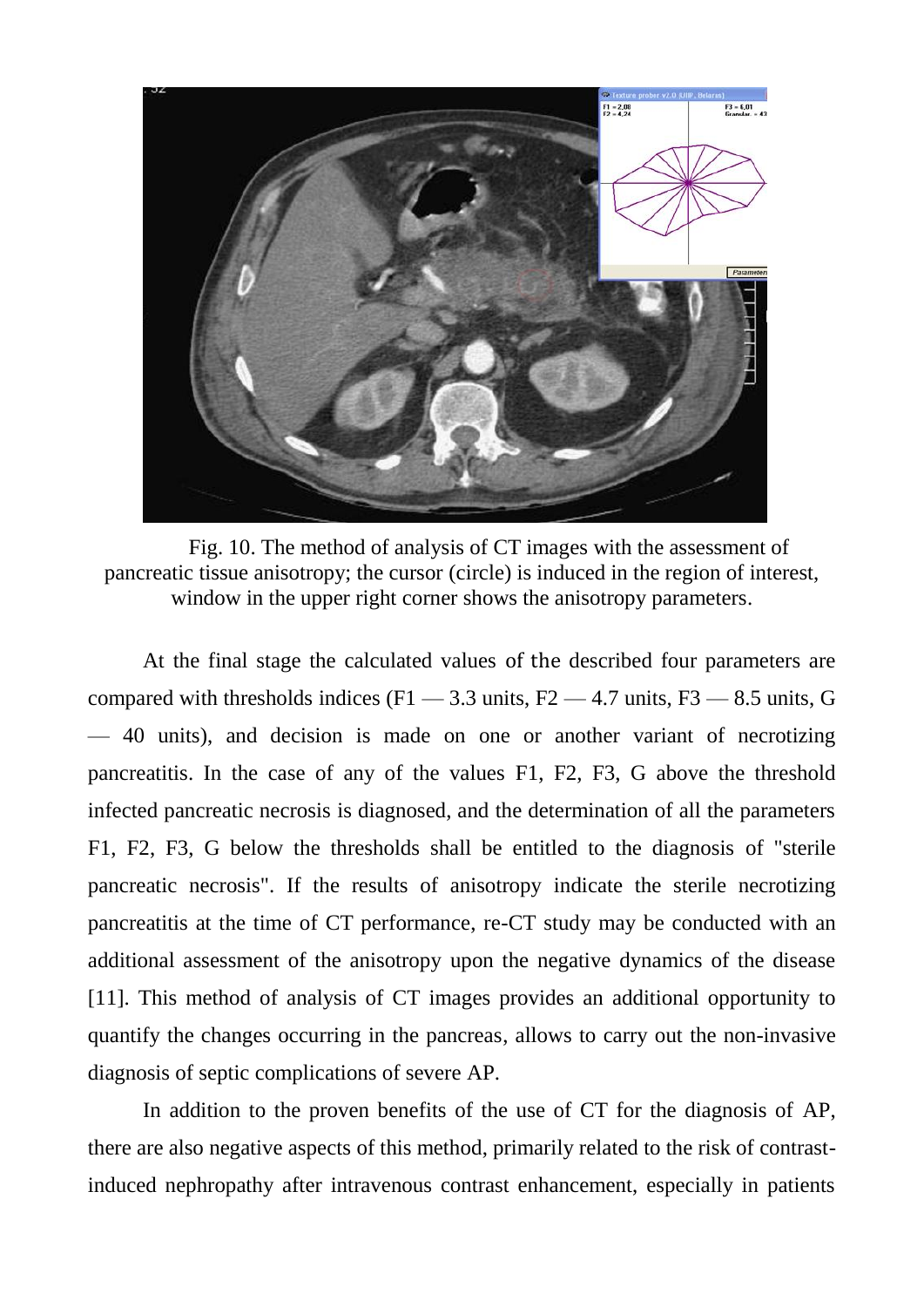with basic renal disease (chronic or acute on the background of AP). According to the IAP/APA recommendations, early CT study may increase the length of hospital stay due to the increased likelihood of allergic reactions to the contrast agent administered, its potential nephrotoxicity [23]. Carrying out the intravenous contrast as soon as possible from the beginning of the disease may not be desirable in view of possible worsening of microcirculation in the pancreas as a result of iodinecontaining drug [2]. In turn, for the prevention of contrast-induced nephropathy in patients with pancreatic necrosis the following methods can be used: the abolition of nephrotoxic drugs (NSAIDs, some antibiotics, ACE inhibitors, loop diuretics), active intravenous hydration, and the use of hypoosmolar and isoosmolar contrast agents, "economical" use and dilution of the administered contrast [23].

Among the shortcomings of CT, we should note the presence of ionizing X-ray radiation, which is especially important for patients requiring repeated control tomography. The disadvantages also include the low diagnostic accuracy of detection of stones in the gall bladder and bile ducts; inadequate diagnostic efficiency (compared to MRI) for evaluating content of foci of pancreatic and peripancreatic necrosis [28].

Thus, currently the primary role in the diagnostics, stratification of AP and differentiation of its various forms is given to CT imaging and characterization of the morphological changes in the tissues of the pancreas and PPT by CT with intravenous bolus contrast agent. At the same time, despite some advantages of MRI and ultrasound, CT with contrast enhancement is the leading method of objectification of pancreatic pathology. This is due to the relatively high diagnostic accuracy, availability of the method (the location near the reception and intensive care units), performance in ventilated patients, faster scan time, and a relatively simple interpretation of the images by the clinicians and radiologists.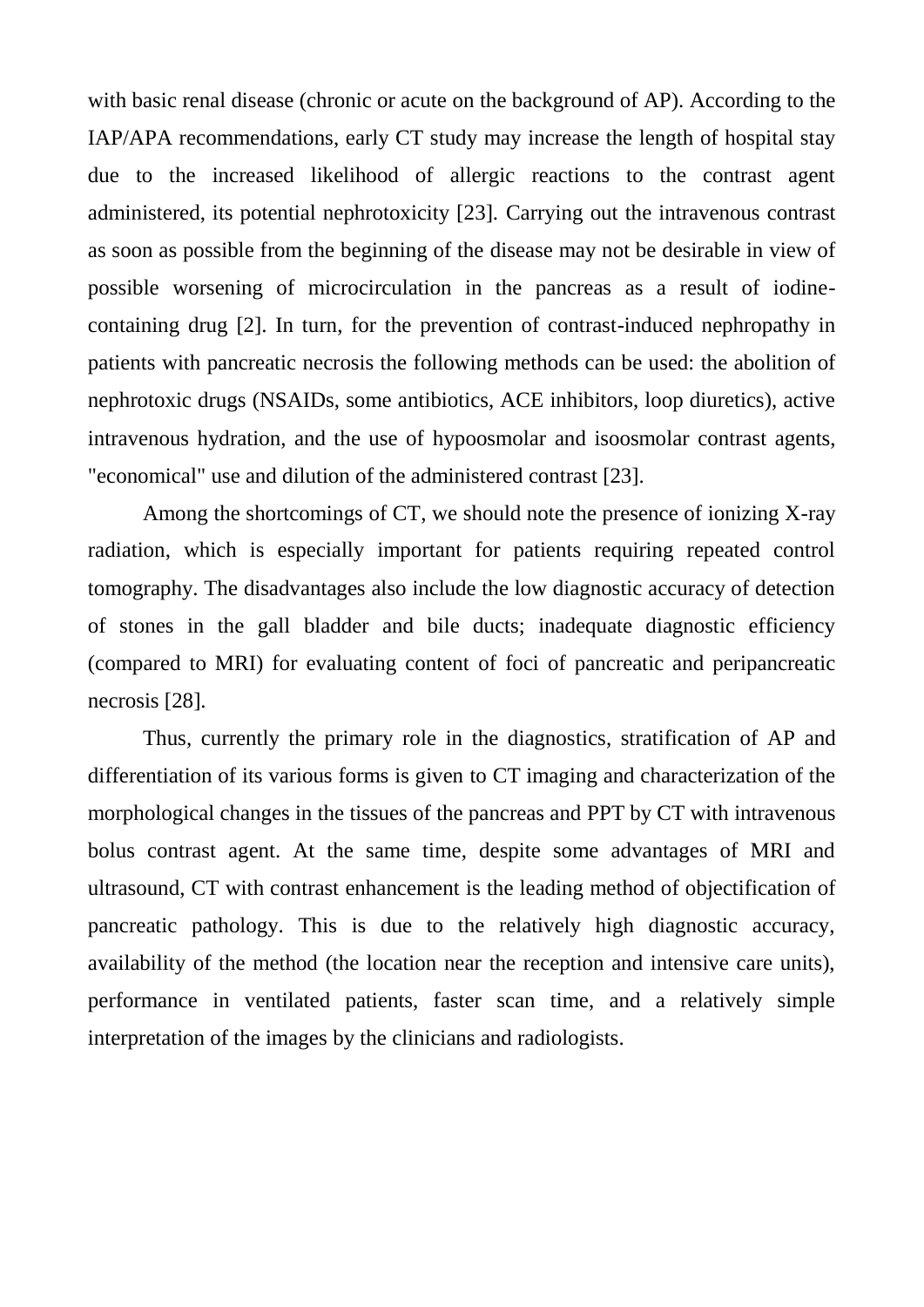## **References**

- 1. Волков А. Н. Острый панкреатит и его осложнения / А. Н. Волков. Чебоксары : Изд-во Чуваш. ун-та, 2009. — 175 с.
- 2. Каган И. И. Поджелудочная железа: микрохирургическая и компьютернотомографическая анатомия / И. И. Каган, Л. М. Железнов. — М. : Медицина,  $2004. - 152$  c.
- 3. Ковалев В. А. Анализ текстуры трехмерных медицинских изображений / В. А. Ковалев. — Минск : Белорус. наука, 2008. — 263 с.
- 4. Литвин А. А. Трехмерная реконструкция КТ-изображений в хирургии инфицированного панкреонекроза / А. А. Литвин, Х. А. Насер // Альманах Института хирургии им. А. В. Вишневского. — 2012. — Т. 7, № 1. — С. 177–178.
- 5. Маев И. В. Болезни поджелудочной железы : практ. рук. / И. В. Маев, Ю. А. Кучерявый. — М. : ГЭОТАР-Медиа, 2009. — 736 с.
- 6. Роль компьютерной и магнитно-резонансной томографии в диагностике и лечении больных панкреонекрозом / А. В. Шабунин, В. В. Бедин, Д. В. Шиков [и др.] // Анналы хирургической гепатологии. — 2009. — № 1. — С. 34–40.
- 7. Савельев В. С. Панкреонекрозы / В. С. Савельев, М. И. Филимонов, С. З. Бурневич. — М. : МИА, 2008. — 258 с.
- 8. Шаповальянц С. Г. Оперативные вмешательства при остром деструктивном панкреатите / С. Г. Шаповальянц, А. Г. Мыльников, А. Г. Паньков // Анналы хирургической гепатологии. — 2010. — Т. 15, № 2. — С. 58–65.
- 9. Acute pancreatitis. American College of Radiology. ACR Appropriateness Criteria / A. J. Megibow, P. W. Ralls, D. M. Balfe [et al.] // Radiology. — 2000. — Vol. 215. — P. 203–207.
- 10. Acute pancreatitis: imaging utilization practices in an urban teaching hospital analysis of trends with assessment of independent predictors in correlation with patient outcomes / K. J. Mortele, I. K. Ip, B. U. Wu [et al.] // Radiology. — 2011. — Vol. 258, No 1. — P. 174–181.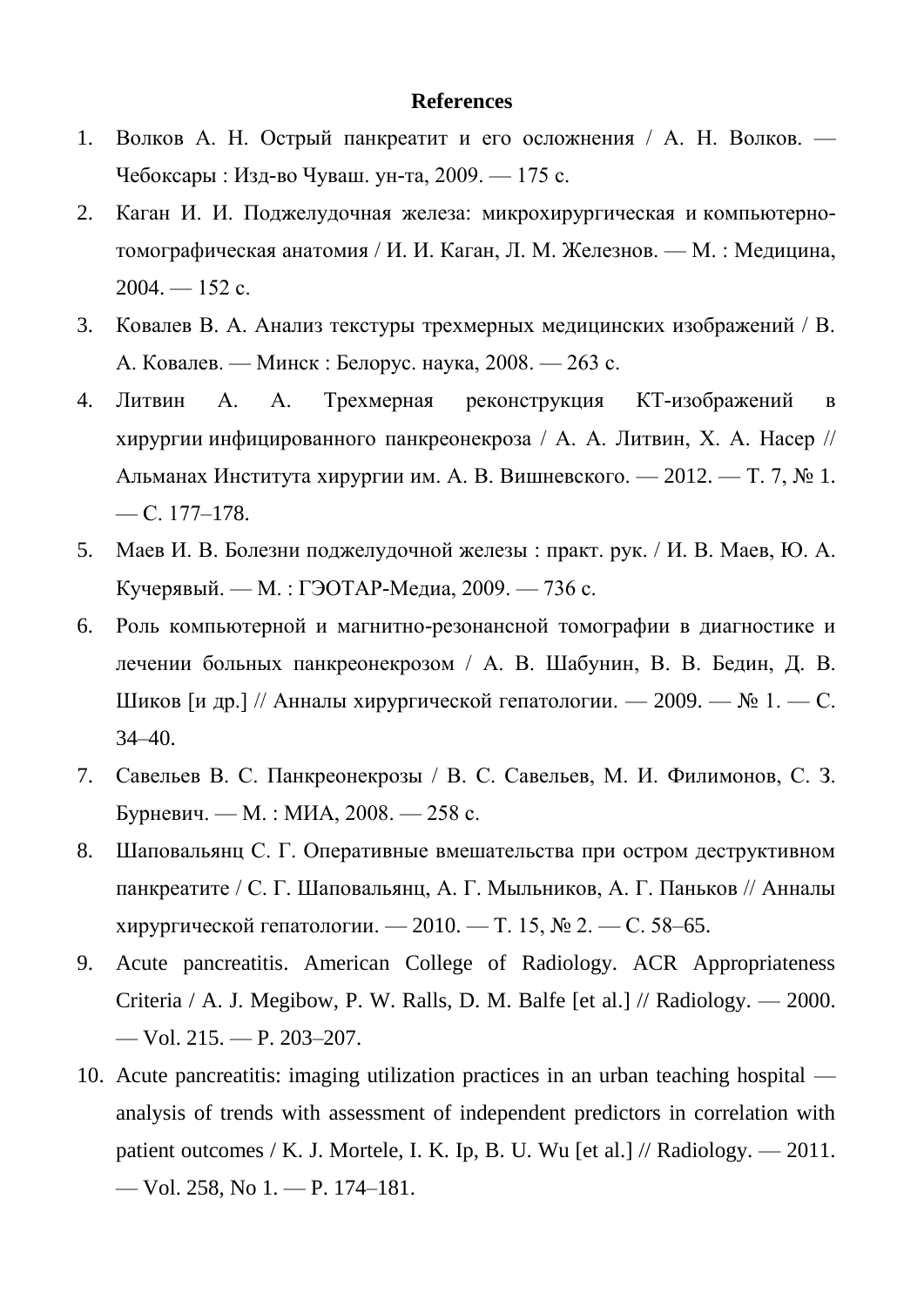- 11. Analysis of anisotropy CT imaging in the diagnosis of infected pancreatic necrosis / A. Litvin, V. Kovalev, A. Prus, V. Khokha // Pancreatology. — 2011. — Vol.  $11. - P. 135.$
- 12. Banks P. A. Practice Parameters Committee of the American College of Gastroenterology. Practice guidelines in acute pancreatitis / P. A. Banks, M. L. Freeman // Am. J. Gastroenterol. — 2006. — Vol. 101, No 10. — P. 2379–2400.
- 13. Classification of acute pancreatitis–2012 : revision of the Atlanta classification and definitions by international consensus / P. A. Banks, T. L. Bollen, C. Dervenis  $[et al.] \ // \text{Gut.} \_\!\!\!\!\!\longrightarrow 2013. \_\!\!\!\!\!\longrightarrow \text{Vol. 62.} \_\!\!\!\!\!\longrightarrow P. 102-111.$
- 14. Comparative evaluation of the modified CT severity index and CT severity index in assessing severity of acute pancreatitis / T. L. Bollen, V. K. Singh, R. Maurer  $[et al.] \, // \, Am. \, J. \, Roentgenol. \, —\, 2011. \, —\, Vol. \, 197, \, No \, 2. \, —\, P. \, 386-392.$
- 15. CT findings of walled-off pancreatic necrosis (WOPN): differentiation from pseudocyst and prediction of outcome after endoscopic therapy / N. Takahashi, G. I. Papachristou, G. D. Schmit [et al.] // Eur. Radiol. — 2008. — Vol. 18, No 11. — P. 2522–2529.
- 16. Describing peripancreatic collections in severe acute pancreatitis using morphologic terms : an international interobserver agreement study / H. C. van Santvoort, T. L. Bollen, M. G. Besselink [et al.] // Pancreatology. — 2008. — Vol. 8, No 6. — P. 593–599.
- 17. Early nonenhanced abdominal computed tomography can predict mortality in severe acute pancreatitis / A. L. Spitzer, R. F. Thoeni, A. M. Barcia [et al.] // J. Gastrointest. Surg. — 2005. — Vol. 9, No 7. — P. 928–933.
- 18. Extrapancreatic inflammation on abdominal computed tomography as an early predictor of disease severity in acute pancreatitis: evaluation of a new scoring system / J. J. De Waele, L. Delrue, E. A. Hoste [et al.] // Pancreas. — 2007. — Vol. 34, No 2. — P. 185–190.
- 19. IAP/APA evidence-based guidelines for the management of acute pancreatitis. Working Group IAP/APA Acute Pancreatitis Guidelines // Pancreatology. — 2013. — Vol. 13, Suppl. 2. — P. 1–15.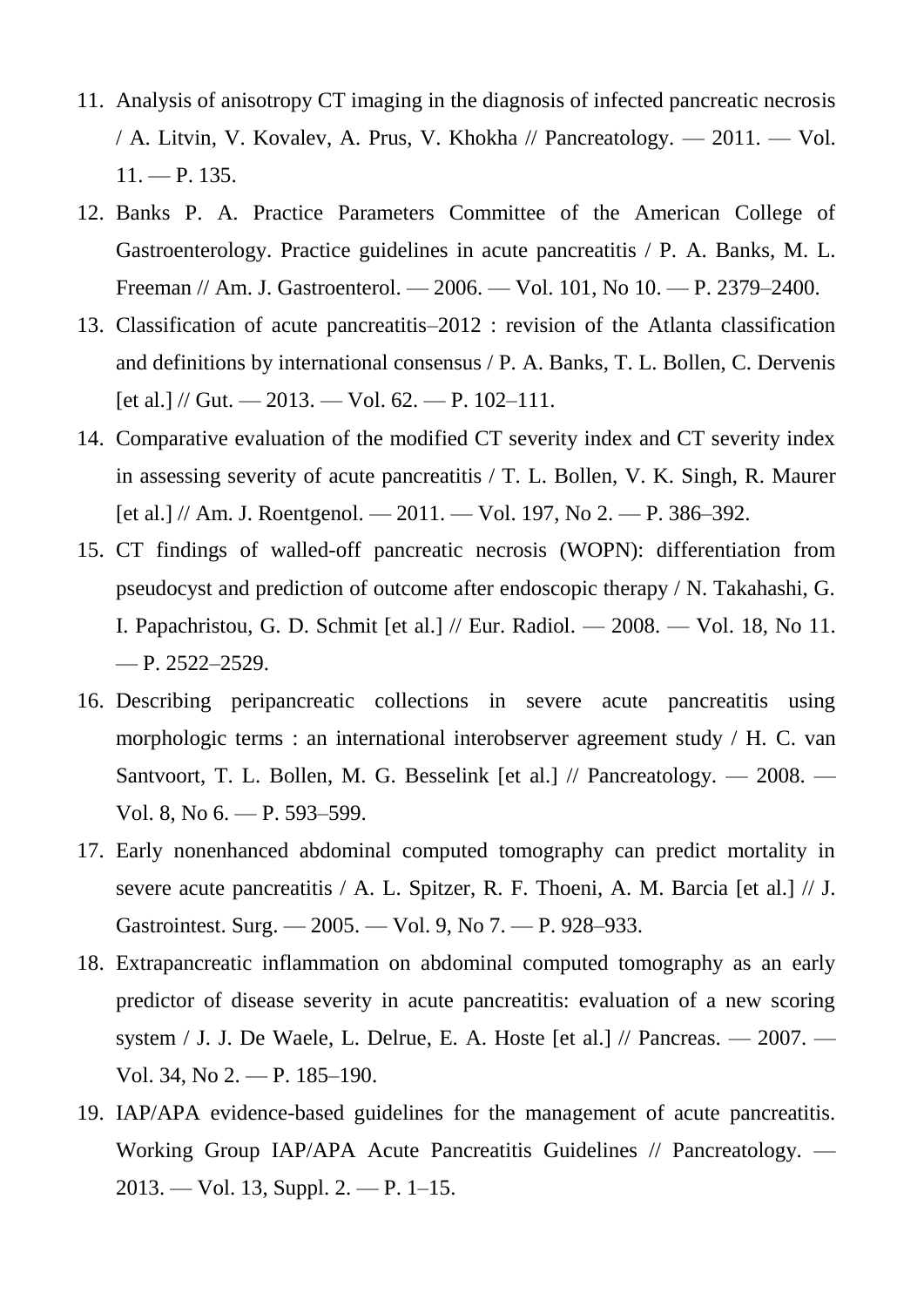- 20. Imaging assessment of acute pancreatitis: a review / M. Scaglione, E. Casciani, A. Pinto [et al.] // Semin. Ultrasound. CT MR. — 2008. — Vol. 29. — P. 322–340.
- 21. Johnson C. D. Pancreatic disease : protocols and clinical research / C. D. Johnson. — N.Y. : CWI-S, 2009. — 125 p.
- 22. Kim D. H. Radiologic assessment of acute and chronic pancreatitis / D. Kim, P. J. Pickhardt // Surg. Clin. N. Am. — 2007. — Vol. 87, No 6. — P. 1341–1358.
- 23. Morgan D. E. Imaging of acute pancreatitis and its complications / D. E. Morgan // Clin. Gastroenterol. Hepatol. — 2008. — Vol. 6. — P. 1077–1085.
- 24. Mujica V. R. Acute pancreatitis secondary to pancreatic carcinoma. Study Group Participants / V. R. Mujica, J. S. Barkin, V. L. Go // Pancreas. — 2000. — Vol. 21, No 4. — P. 329–332.
- 25. New diagnostic criteria of acute pancreatitis / S. Kiriyama, T. Gabata, T. Takada [et al.] // J. Hepatobiliary Pancreat. Sci. — 2010. — Vol. 17, No 1. — P. 24–36.
- 26. Perfusion CT is superior to angiography in predicting pancreatic necrosis in patients with severe acute pancreatitis / Y. Tsuji, K. Hamaguchi, Y. Watanabe [et al.] // J. Gastroenterology. — 2010. — Vol. 45. — P. 1155–1162.
- 27. Revision of the Atlanta classification of acute pancreatitis. Acute Pancreatitis classification Workgroup, April 2008 / M. G. Sarr, P. A. Banks, T. L. Bollen [et al.] : [электронный ресурс]. — Режим доступа: http://www.pancreasclub.com/resources/Atlanta classification.
- 28. Staging of severity and prognosis of acute pancreatitis by computed tomography and magnetic resonance imaging — a comparative study / M. Arvanitakis, G. Koustiani, A. Gantzarou [et al.] // Dig. Liver Dis. — 2007 — Vol. 9. — P. 473– 482.
- 29. Talukdar R. Early management of severe acute pancreatitis / R. Talukdar, S. Swaroop Vege // Curr. Gastroenterol. Rep. — 2011. — Vol. 13, No 2. — P. 123– 130.
- 30. Tissue perfusion in pathologies of the pancreas: assessment using 128-slice computed tomography / L. Delrue, P. Blanckaert, D. Mertens [et al.] // Abdominal Imaging. — 2012. — Vol. 37. — P. 595–601.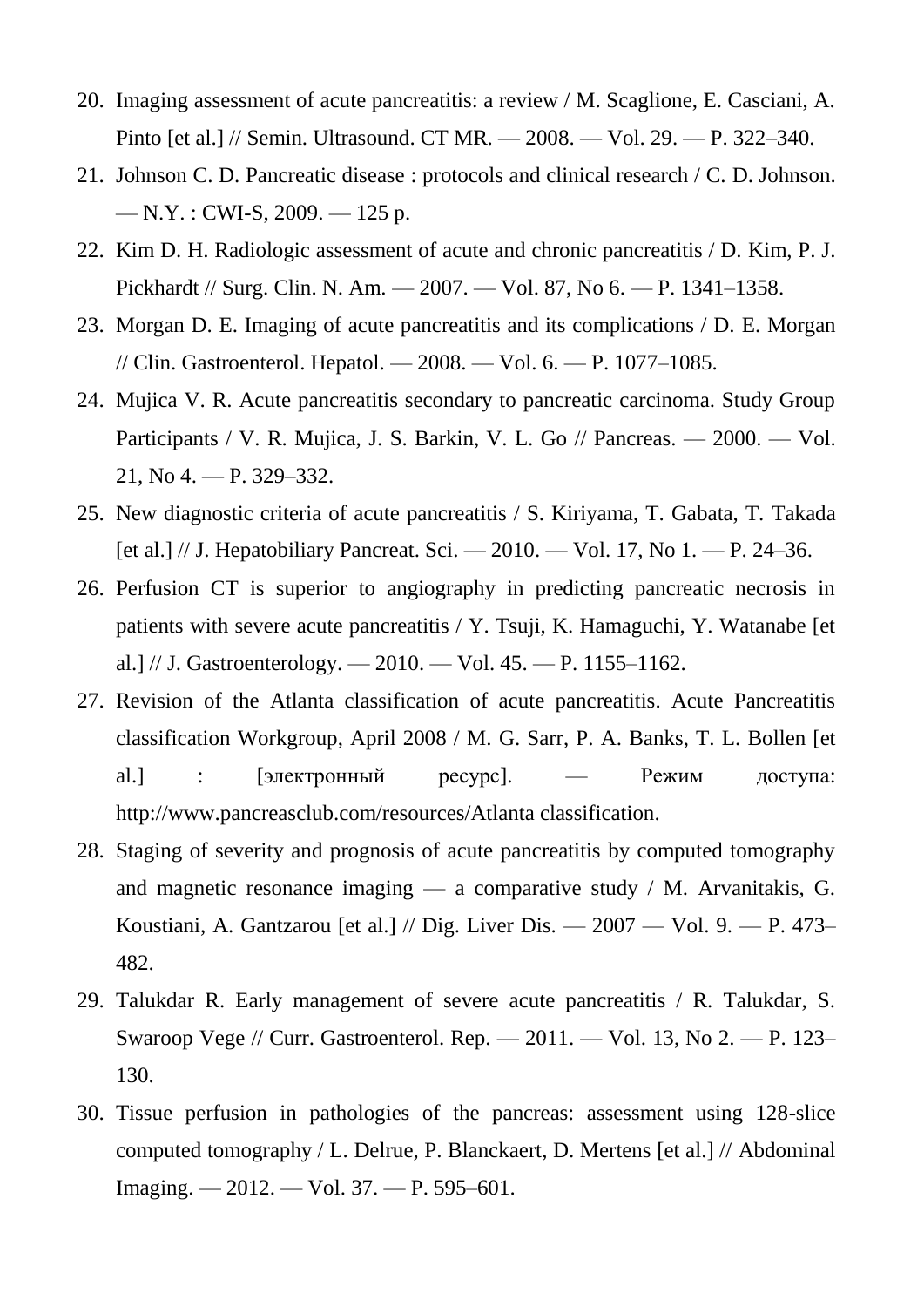- 31. Value of three-dimensional reconstructions in pancreatic necrosis using contrastenhanced CT data: initial results / A. A. Litvin, D. V. Khokha, H. Naser [et al.] // Pancreatology. — 2011. — Vol. 11. — P. 130.
- 32. Zamboni G. A. Dynamic MDCT of the pancreas: is time-density curve morphology useful for the differential diagnosis of solid lesions? A preliminary report / G. A. Zamboni, L. Bernardin, R. Pozzi Mucelli // Eur. J. Radiology. — 2012. — Vol. 81. — P. 381–385.